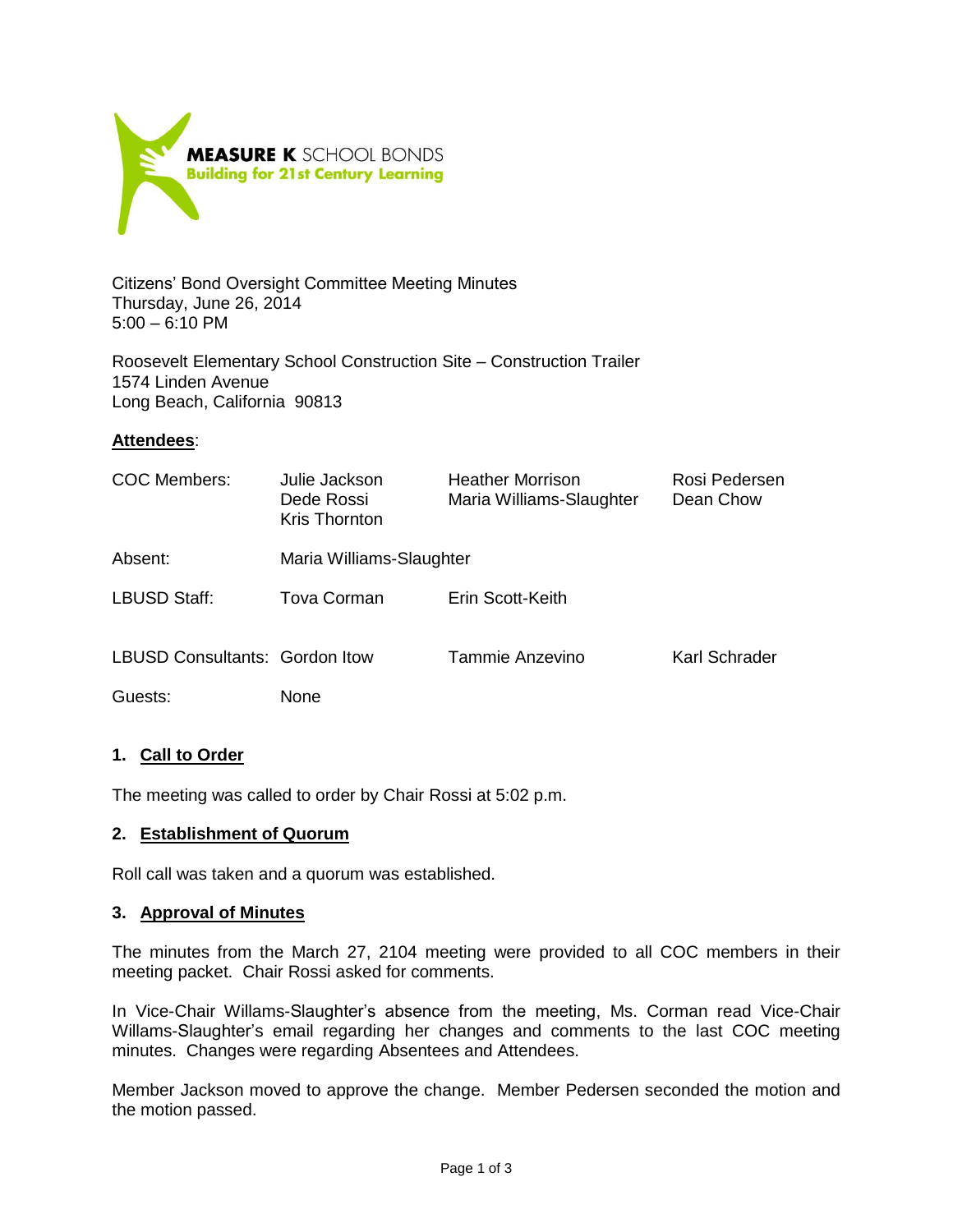# **4. Communications**

Ms. Corman shared that the summer newsletter had recently been sent out, and it included an interview with Citizens' Oversight Committee Member Heather Morrison.

Ms. Corman shared that the Measure K Update has a "Did you Know" section highlighting School Facility regulations, facts and other information to share with the community. COC to email Ms. Corman or Ms. Hao with suggestions for the new section.

COC discussed methods in which the District could inform the community of future or current projects, such as issuing press releases. Ms. Corman stated that the District's Public Information Office disseminates such information to the community. Ms. Corman added that she will forward the COC's suggestions to the Director of Public Information, Chris Eftychiou.

#### **5. Public Comment**

None.

## **6. Staff Reports**

## **Measure K Bond Program Update**

Ms. Corman briefly reviewed the status of the current projects, highlighting important changes. She answered questions from the members.

#### **Quarterly Financial Update**

Ms. Corman introduced Gordon Itow, who provided the quarterly financial update.

Mr. Itow reviewed significant changes and answered questions from the members.

#### **7. Old Business**

None.

#### **8. New Business**

#### **2013 COC Annual Report**

Annual update was presented for Board approval, and approved in May.

#### **2014 COC Annual Report**

Ms. Corman stated that there will be a new timeline for the 2014 annual update. The annual update will be presented towards the beginning of the calendar year in either January or February.

## **Selection and Confirmation of the 2014-2015 Chair and Vice Chair**